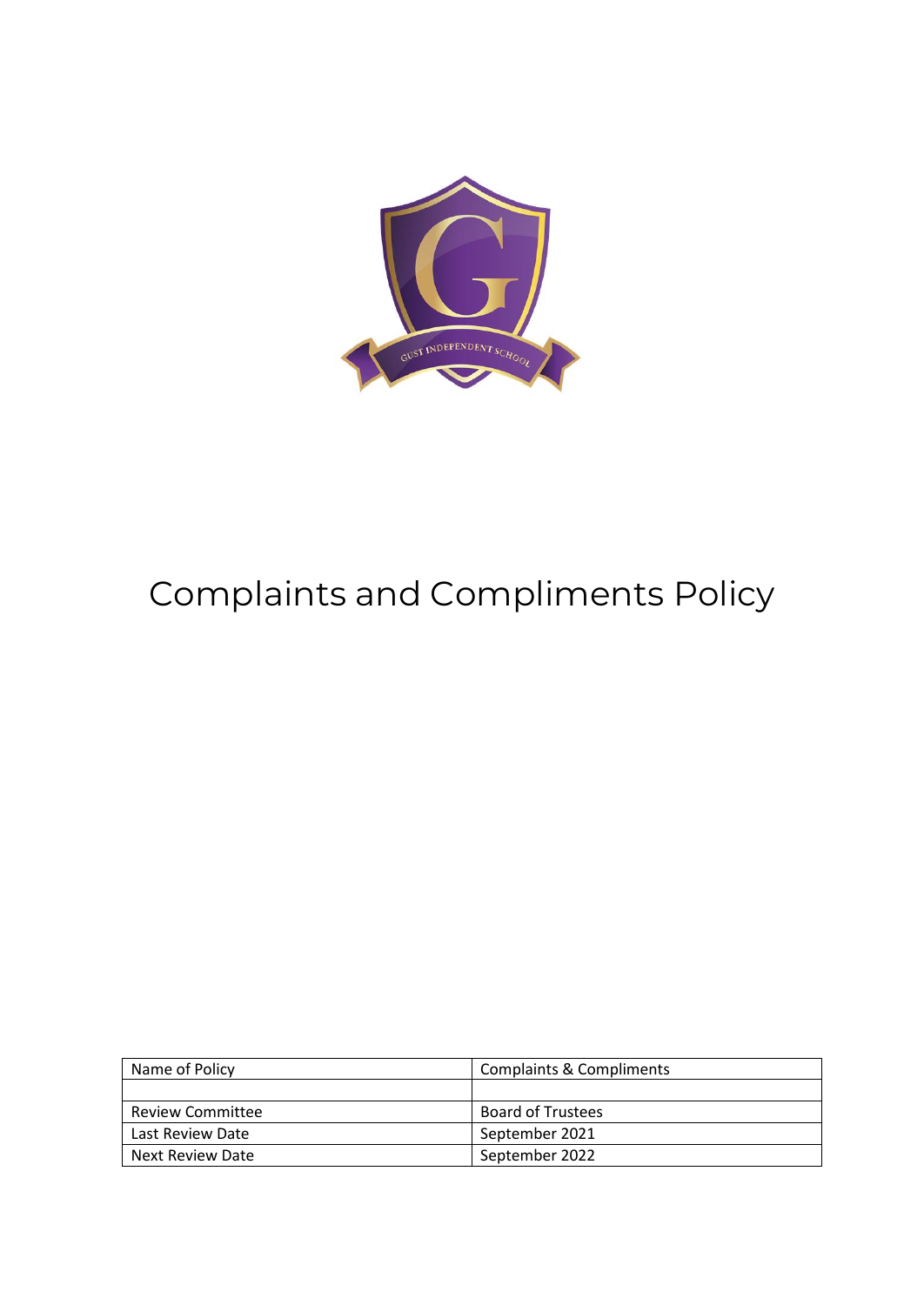### **1 COMPLIMENTS**

#### **1.1 COMPLIMENTS PROCEDURE**

Compliments are always greatly received and can be passed on either directly to staff, or formally through a letter. Young people also voice their compliments via our learner meetings, which are recorded. Compliments are also passed via telephone calls to GUST administration from parents/carers.

## **2 COMPLAINTS**

#### **2.1 COMPLAINTS PROCEDURE**

This procedure is for use for complaints against the school, a member of staff or the board of trustees. This can be used in conjunction with Disciplinary procedure.

#### **Stage One: Complaint heard by staff member/head of school/chair of board of trustees**

It is in everyone's interest that complaints are resolved at the earliest possible stage. The experience of the first contact between the complainant and the school can be crucial in determining whether the complaint will escalate. To that end, if staff are made aware of the procedures, they know what to do when they receive a complaint.

In the first instance, the complaint should be discussed between the person making the complaint and the member of staff involved; - there should be allowance for a complaint to be made and considered on an informal basis. If a complainant indicates that he/she would have difficulty discussing a complaint with that particular member of staff, he/she should be referred to another staff member. Where the complaint concerns the Head of School, or a trustee, the complainant should be referred to the Chair of the Board of Trustees.

Similarly, if a member of staff/head of school/chair of board of trustees feels too compromised to deal with a complaint, it should be referred to another member of staff or another trustee. The ability to consider the complaint objectively and impartially is crucial and it is also important to give an indication of timescale if it is found that the complaint requires further investigation.

If a complainant first approaches a trustee, he/she should be referred to the appropriate person i.e. the member of staff concerned or the Chair of the Board of Trustees. Trustees should not act unilaterally on an individual complaint outside the formal procedure or be involved at the early stages in case they are needed to sit on a committee at a later stage of the procedure.

It is hoped the majority of complaints can be resolved at this stage and to this end it may be useful to involve the Client Relations service, within the Children's Services Directorate of the Local Authority and Legal Provider, who are available to advise parents on the complaints process and may on occasion help to facilitate contact with the school.

#### **Stage Two: Formal consideration of complaint**

If the complainant is dissatisfied with the way the complaint has been handled at stage one and wishes to pursue their initial complaint, the Head of School/Chair of Board of Trustees may delegate the task of investigating the complaint to another staff member or another trustee. The Head of School/Chair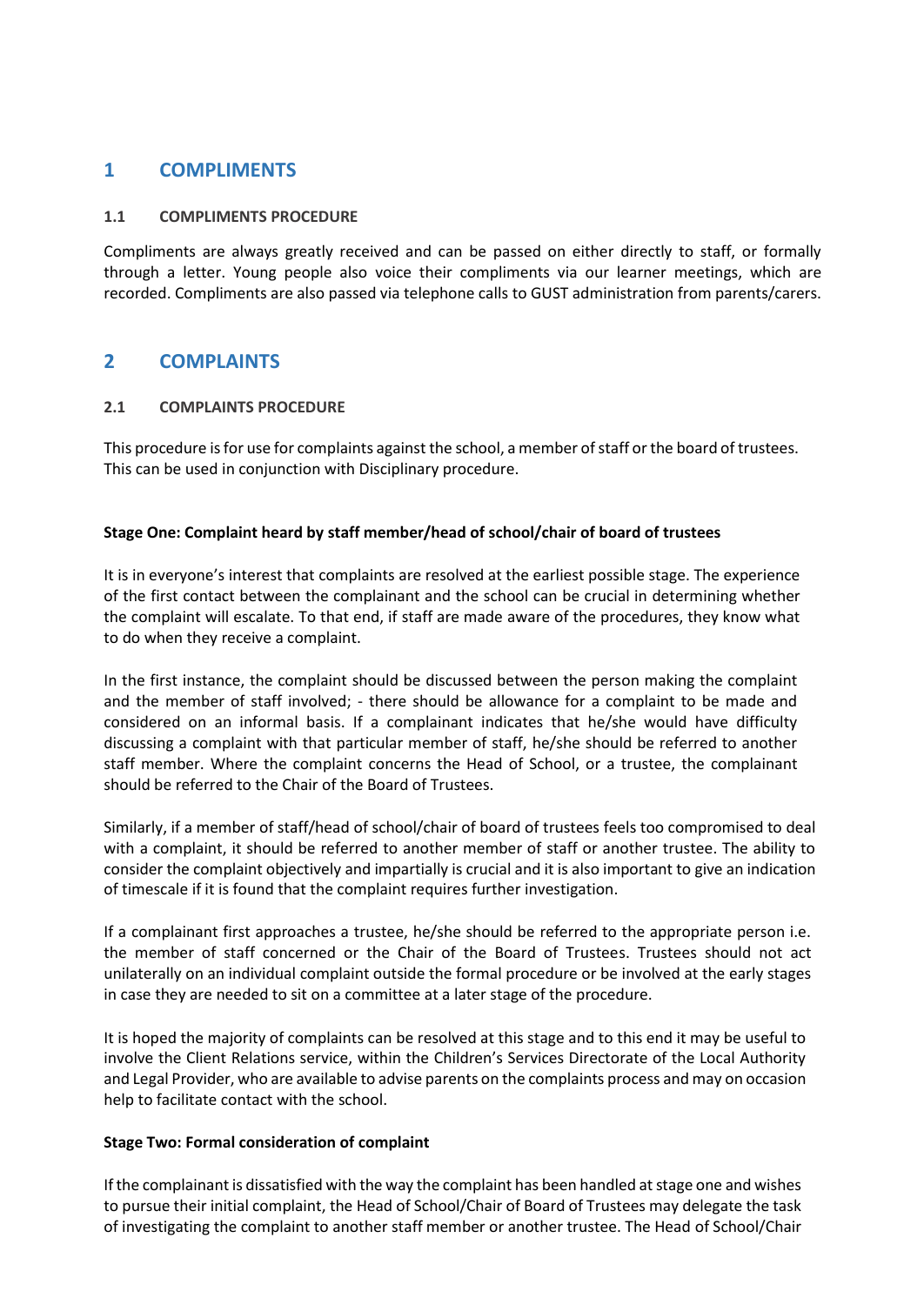of Board of Trustees may also, in exceptional circumstances, commission an investigating officer report to be undertaken by an external consultant. The person making the complaint should be informed that an investigation is underway and that they will receive a response within 25 working days, or a letter explaining the reason for any subsequent delay.

Once the relevant facts have been established the Head of School/Chair of Board of Trustees should relay the decision, and the reason for the decision, in writing to the complainant.

#### **Stage Three: Complaint heard by complaints committee**

If the complainant is still dissatisfied with the outcome, he/she should write to the Head of School/Chair of Board of Trustees giving details of the complaint within 10 school days of receipt of the decision letter. The chair or another nominated director will convene a complaints committee if they consider it appropriate after considering the report of the investigating officer.

The committee will consist of a minimum of three trustees with delegated powers who were not directly involved in the matters detailed within the complaint. The committee will be appointed by the chair of the Board of Trustees with the chair of the committee being appointed when they meet.

The complaints committee will take a decision as to any action to be taken in response to the complaint. For example, they may choose to:

- convene a panel hearing at which the complainant will be invited to put forward their case. This should be held within 20 working days of the decision to hold a hearing;
- dismiss the complaint in whole or in part;
- uphold the complaint in whole or in part;
- recommend changes to the school's systems or procedures to ensure that problems of a similar nature do not recur.

In reaching a decision the committee may take the advice of such bodies as they see fit, in particular the Local Authority and Legal Provider.

#### **Stage Four: Panel hearing**

If it is decided that it is appropriate to hold a hearing, the clerk of the complaints committee will inform both parties in writing of the decision of the committee within five school days.

If a panel hearing is arranged, the panel should consist of at least three members, all of whom must not be directly involved in the matters detailed in the complaint. At least one member must be independent to the management and running of the school. The complainant will be invited to attend the hearing and can be accompanied. If the complainant is a pupil of the school or a child, he/she will be invited to attend the committee hearing and will be encouraged to come accompanied if they wish by a parent or guardian.

Following the panel hearing, findings and recommendations from the panel should be put into writing and provided to the complainant and, where relevant, the person complained about. This information would also be available for inspection on the school premises by the Proprietor and Head of School.

#### **2.2 FOLLOWING A COMPLAINT**

If, after following the school's own complaints procedure, the complainant is dissatisfied with the outcome, or if there are reasons why they cannot use that procedure - for example, they feel their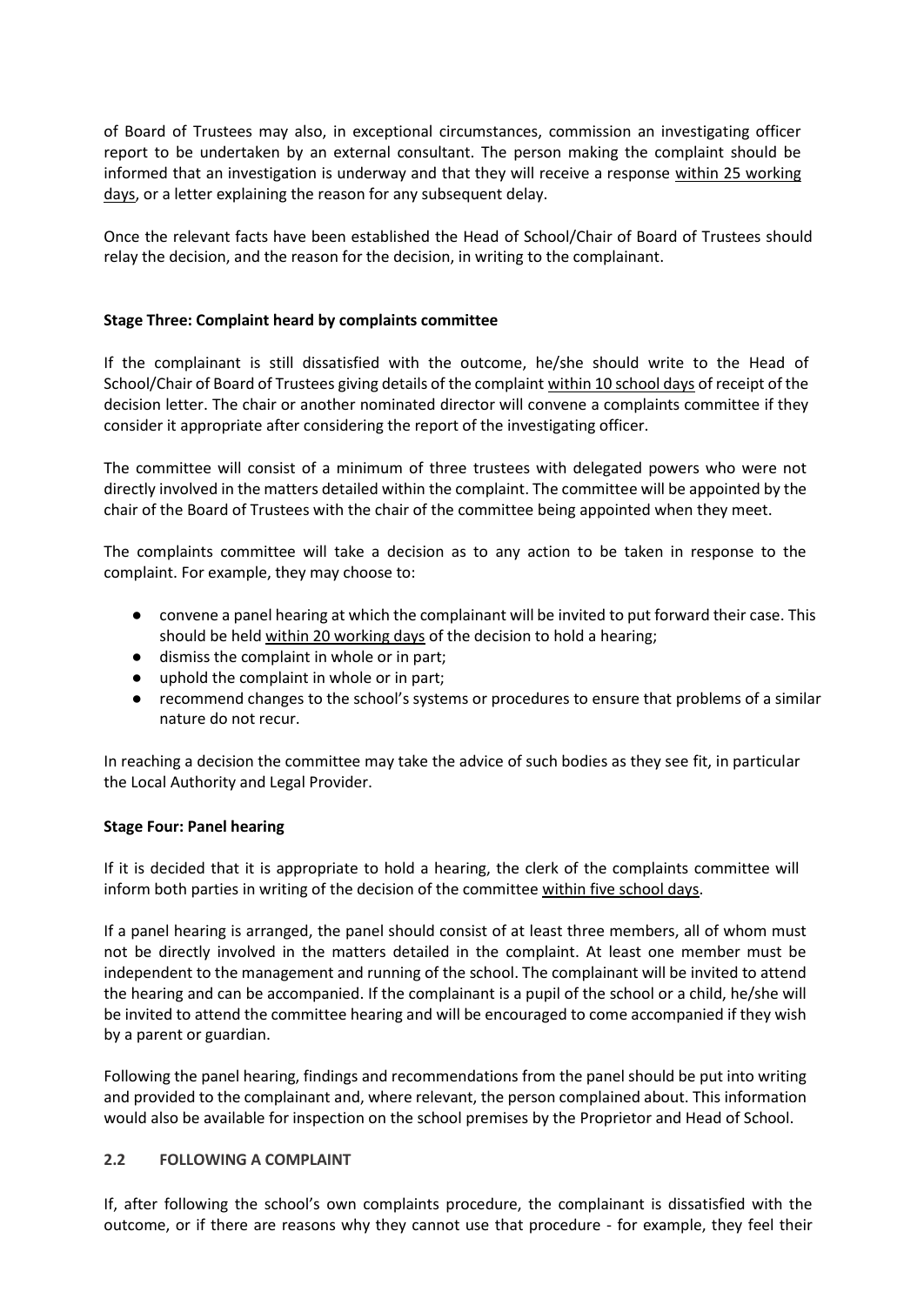complaint has not been or will not be given a fair consideration due to a conflict of interest – they can forward their complaint to the Department for Education, using the online school complaints form.

**Making a complaint to the department should only happen once all other routes have been followed.** *The exception to this may be where there is a child protection concern, or where a child is missing education.*

More information about making a complaint can be found on the DfE website: [http://www.education.gov.uk/schools/leadership/schoolperformance/b00212240/making-complaint](http://www.education.gov.uk/schools/leadership/schoolperformance/b00212240/making-complaint-school/how-to-complain)[school/how-to-complain](http://www.education.gov.uk/schools/leadership/schoolperformance/b00212240/making-complaint-school/how-to-complain)

If a complaint has been made by a number of parents and it is about whole school issues they may, at any stage of the procedure, ask the Chief Inspector of Schools to investigate their complaint. The Chief Inspector may or may not require the school's complaints procedure to be exhausted before he decides whether or not to investigate.

#### **2.3 RECORDING COMPLAINTS**

A written record should be kept of all complaints whether they are resolved following a formal procedure or proceed to a panel hearing. Recording the action taken by the school as a result of complaints (regardless of whether they are upheld) to avoid future complaints.

**If a child protection or safeguarding issue is raised at any point during the complaints procedure, this should be immediately shared with the DSL (or deputy). In case of an emergency call 999.** 

#### **2.4 CONFIDENTIALITY**

All correspondence, statements and records relating to individual complaints will be kept confidential except where the Secretary of State of a body conducting an inspection under section 109 of the 2008 Act requests to access them.

#### **2.5 APPEALS**

You have the right to lodge an appeal in respect of any capability/disciplinary action taken against you.

If you wish to exercise this right, you should apply either verbally or in writing normally within 5 working days to the Head of School.

It may be necessary, because of the size of our organisation, for the appeal to be heard by the person who took the original action and it is therefore important that your appeal gives details of why the penalty imposed is either too severe, inappropriate or unfair in the circumstances.

If you are appealing on the grounds that you have not committed the offence, it may be necessary for the person conducting the appeal to have a complete re-hearing so that there can be a reappraisal of all matters before a decision is made to grant or refuse the appeal.

You may be accompanied at the appeal hearing by a fellow employee of your choice and the result of the appeal will be made known to you in writing, normally within 5 working days after the hearing. This is the final stage of the appeal process.

We reserve the right to allow third parties to chair any formal hearing.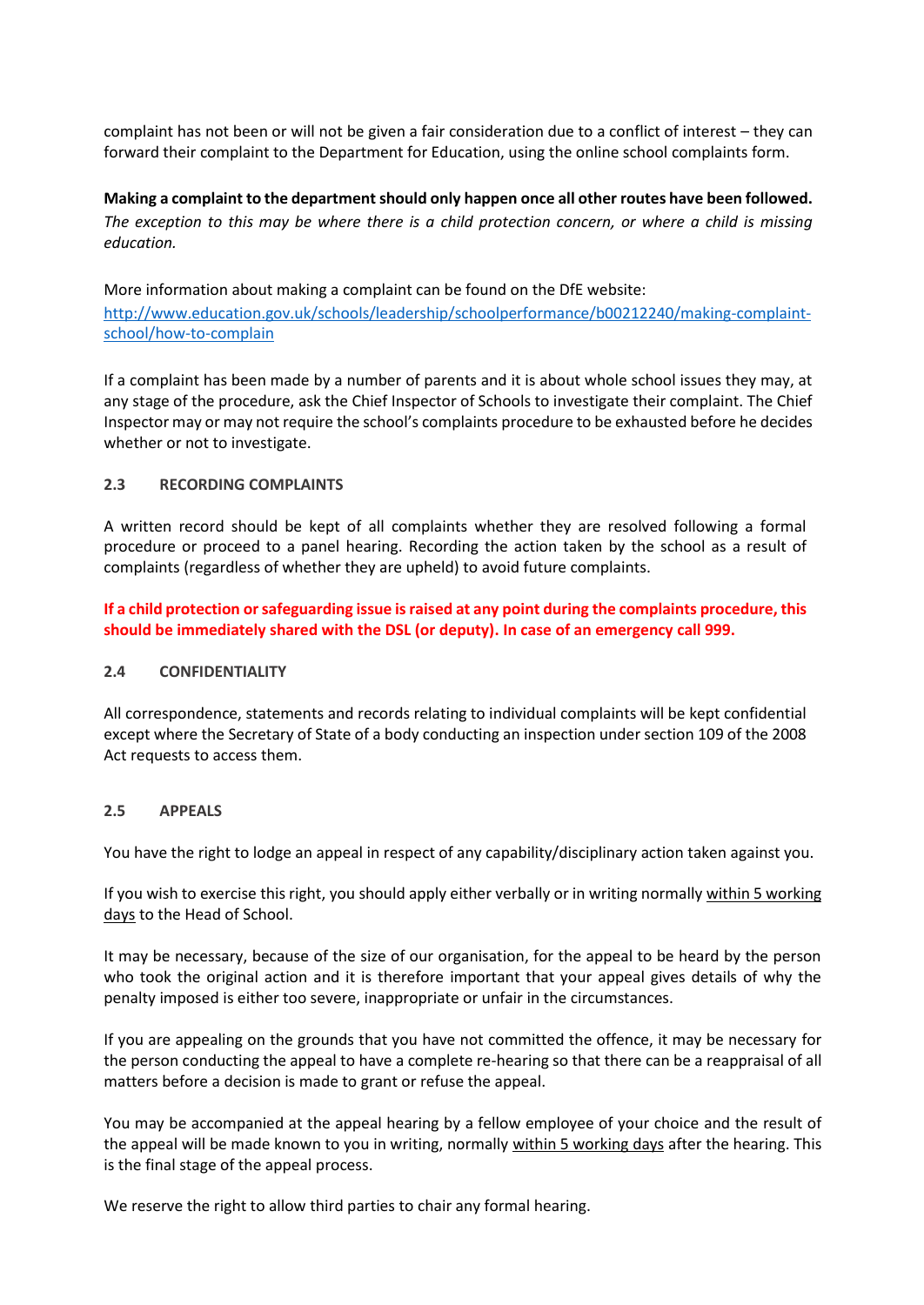#### Appendix A - Example of a Complaints Form



1 HALDANE ST ASHINGTON NORTHUMBERLAND NE63 8SF TEL: 01670850943 EMAIL: samantha.wells@gustschool.com www.gustschool.com

Karen Gibb (Head of School)

## **Complaints form**

Please complete and return to Mrs Karen Gibb, Head of School (Complaints Coordinator) who will acknowledge receipt and explain what action will be taken.

Name: **Name: Name: Name: Name: Date: Date:** 

Pupil's name (if applicable): Relationship to pupil: Address:

Contact telephone number:

Please give details of your complaint: *Where possible, please include date, time and place or any other specific details that may be relevant to your complaint.*

What action, if any, have you already taken to try and resolve your complaint? *Who did you speak to and what was the response?*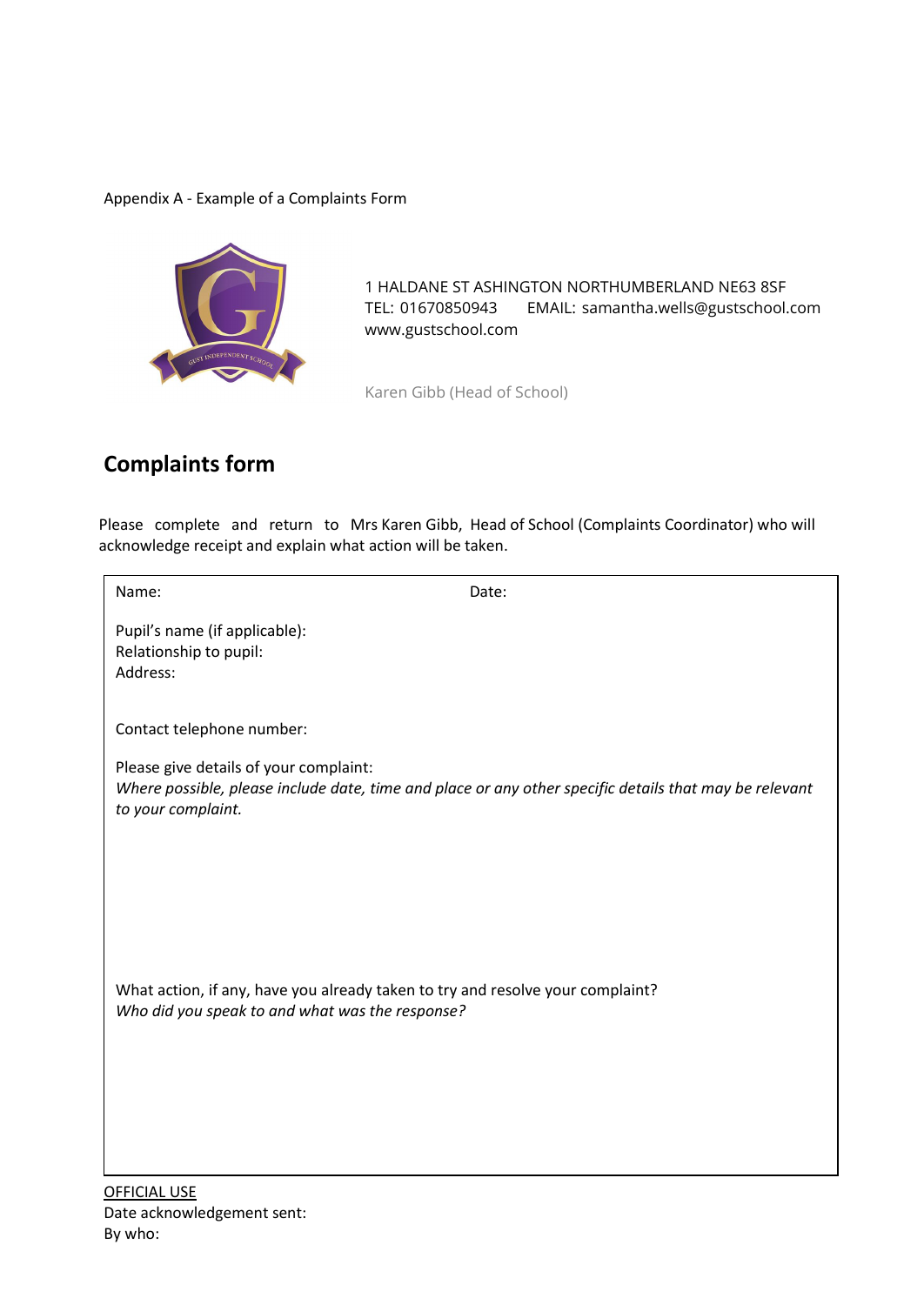Complaint referred to:

Appendix B - Child Friendly Complaints Form



1 HALDANE ST ASHINGTON NORTHUMBERLAND NE63 8SF TEL: 01670850943 EMAIL: samantha.wells@gustschool.com www.gustschool.com

Karen Gibb (Head of School)

# **Complaints form**

Please complete and return to the school office.

| Name:                                                                                              | Date: |  |
|----------------------------------------------------------------------------------------------------|-------|--|
| Tell us about your complaint.<br>Include what happened, who was there, where and when it happened. |       |  |
|                                                                                                    |       |  |
|                                                                                                    |       |  |
|                                                                                                    |       |  |
| Have you already tried to speak to someone about it?<br>Who did you speak to?                      |       |  |
| What did they say?                                                                                 |       |  |
|                                                                                                    |       |  |
|                                                                                                    |       |  |
|                                                                                                    |       |  |